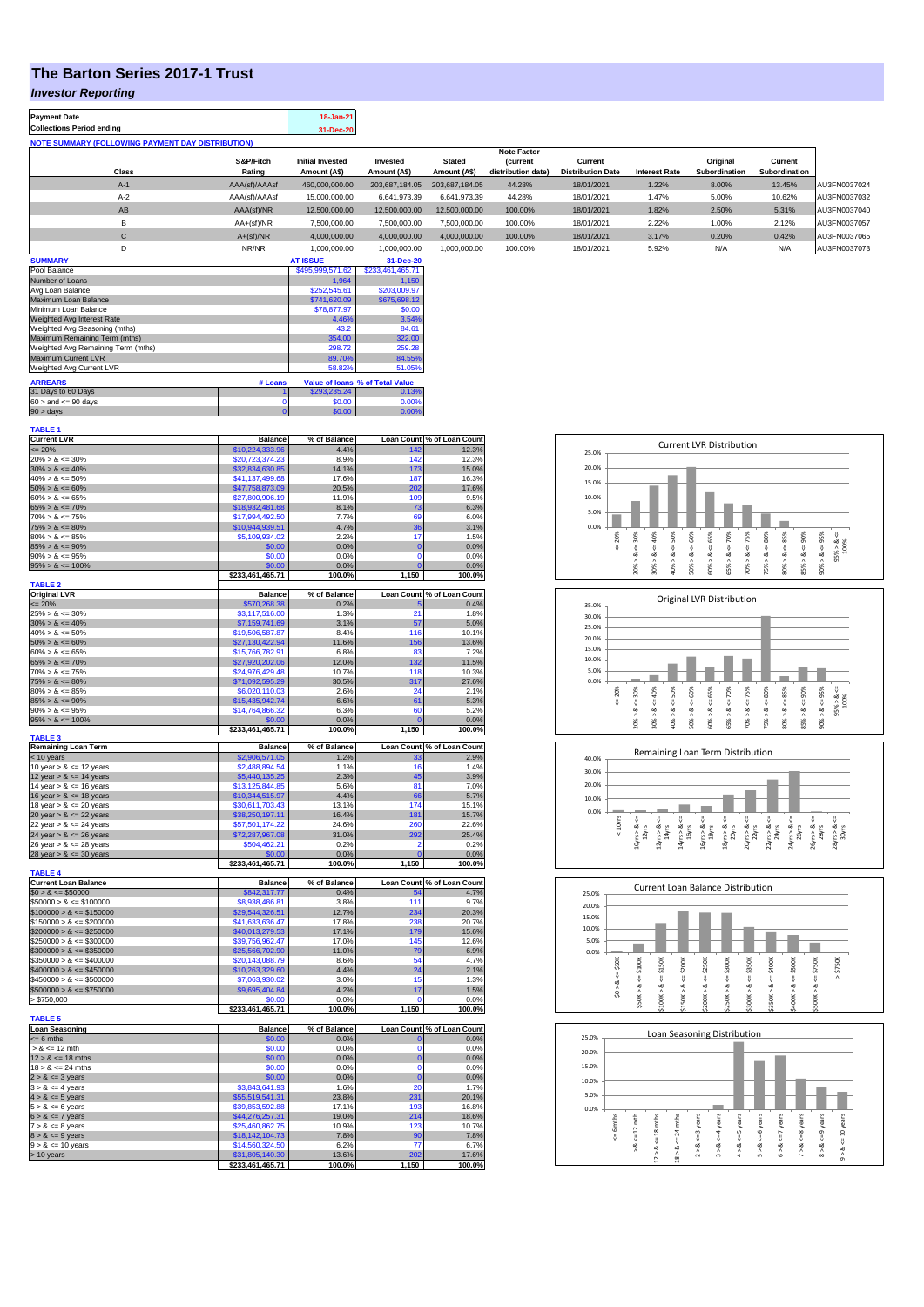## **The Barton Series 2017-1 Trust**

## *Investor Reporting*

| <b>Payment Date</b>                                    | 18-Jan-21                           |                   |                   |                            |
|--------------------------------------------------------|-------------------------------------|-------------------|-------------------|----------------------------|
| <b>Collections Period ending</b><br>TABLE <sub>6</sub> |                                     | 31-Dec-20         |                   |                            |
| Postcode Concentration (top 10 by value)               | <b>Balance</b>                      | % of Balance      | <b>Loan Count</b> | % of Loan Count            |
| 2650                                                   | \$5,852,537.91                      | 2.5%              | 31                | 2.7%                       |
| 5108                                                   | \$4,794,755.71                      | 2.1%              | 31                | 2.7%                       |
| 2905                                                   | \$4,772,332.81                      | 2.0%              | 19                | 1.7%                       |
| 2615<br>2602                                           | \$4,203,120.76                      | 1.8%<br>1.7%      | 18<br>16          | 1.6%<br>1.4%               |
| 5109                                                   | \$3,861,867.11<br>\$3,764,663.64    | 1.6%              | 22                | 1.9%                       |
| 6210                                                   | \$3,681,519.72                      | 1.6%              | 21                | 1.8%                       |
| 6208                                                   | \$3,474,521.46                      | 1.5%              | 13                | 1.1%                       |
| 5118                                                   | \$3,387,482.90                      | 1.5%              | 18                | 1.6%                       |
| 2323                                                   | \$3,035,807.39                      | 1.3%              | 13                | 1.1%                       |
| <b>TABLE 7</b>                                         |                                     |                   |                   |                            |
| <b>Geographic Distribution</b>                         | <b>Balance</b>                      | % of Balance      | <b>Loan Count</b> | % of Loan Count            |
| <b>Australian Capital Territory</b>                    | \$39,988,816.49                     | 17.1%             | 174               | 15.1%                      |
| New South Wales                                        | \$37,648,608.80<br>\$822,963.98     | 16.1%<br>0.4%     | 177<br>4          | 15.4%<br>0.3%              |
| Northern Territory<br>Queensland                       | \$6,970,544.14                      | 3.0%              | 32                | 2.8%                       |
| South Australia                                        | \$95,294,299.30                     | 40.8%             | 537               | 46.7%                      |
| Tasmania                                               | \$0.00                              | 0.0%              | 1                 | 0.1%                       |
| Victoria                                               | \$4,940,410.67                      | 2.1%              | 22                | 1.9%                       |
| Western Australia                                      | \$47,795,822.33                     | 20.5%             | 203               | 17.7%                      |
| <b>TABLE 8</b>                                         | \$233,461,465.71                    | 100.0%            | 1,150             | 100.0%                     |
| Metro/Non-Metro/Inner-City                             | <b>Balance</b>                      | % of Balance      | <b>Loan Count</b> | % of Loan Count            |
| Metro                                                  | \$184,384,611.76                    | 79.0%             |                   | 78.3%                      |
| Non-metro                                              | \$48,763,357.62                     | 20.9%             | 248               | 21.6%                      |
| Inner city                                             | \$313,496.33                        | 0.1%              |                   | 0.2%                       |
| TABLE 9                                                | \$233,461,465.71                    | 100.0%            | 1,150             | 100.0%                     |
| <b>Property Type</b>                                   | <b>Balance</b>                      | % of Balance      | <b>Loan Count</b> | % of Loan Count            |
| <b>Residential House</b>                               | \$213,095,789.86                    | 91.3%             | 1040              | 90.4%                      |
| Residential Unit                                       | \$18,538,348.12                     | 7.9%              | 101               | 8.8%                       |
| Rural                                                  | \$0.00                              | 0.0%              | $\bf{0}$          | 0.0%                       |
| Semi-Rural                                             | \$0.00                              | 0.0%              | 0<br>9            | 0.0%<br>0.8%               |
| <b>High Density</b>                                    | \$1,827,327.73<br>\$233,461,465.71  | 0.8%<br>100.0%    | 1,150             | 100.0%                     |
| <b>TABLE 10</b>                                        |                                     |                   |                   |                            |
| <b>Occupancy Type</b>                                  | <b>Balance</b>                      | % of Balance      |                   | Loan Count % of Loan Count |
| Owner Occupied<br>Investment                           | \$189,359,948.13<br>\$44,101,517.58 | 81.1%<br>18.9%    | 923<br>227        | 80.3%<br>19.7%             |
|                                                        | \$233,461,465.71                    | 100.0%            | 1,150             | 100.0%                     |
| <b>TABLE 11</b>                                        |                                     |                   |                   |                            |
| <b>Employment Type Distribution</b>                    | <b>Balance</b>                      | % of Balance      |                   | Loan Count % of Loan Count |
| Contractor                                             | \$4,163,519.72                      | 1.8%              | 22                | 1.9%                       |
| Pay-as-you-earn employee (casual)                      | \$9,540,359.06                      | 4.1%              | 53                | 4.6%                       |
| Pay-as-you-earn employee (full time)                   | \$178,407,661.52                    | 76.4%             | 851<br>93         | 74.0%                      |
| Pay-as-you-earn employee (part time)<br>Self employed  | \$17,789,486.09<br>\$10,573,594.02  | 7.6%<br>4.5%      | 52                | 8.1%<br>4.5%               |
| No data                                                | \$12,986,845.30                     | 5.6%              | <b>79</b>         | 6.9%                       |
| <b>Director</b>                                        | \$0.00                              | 0.0%              | O                 | 0.0%                       |
|                                                        | \$233,461,465.71                    | 100.0%            | 1,150             | 100.0%                     |
| <b>TABLE 12</b><br><b>LMI Provider</b>                 | <b>Balance</b>                      | % of Balance      | <b>Loan Count</b> | % of Loan Count            |
| QBE                                                    | \$215,591,573.04                    | 92.3%             | 1080              | 93.9%                      |
| Genworth                                               | \$17,869,892.67                     | 7.7%              | 70                | 6.1%                       |
|                                                        | \$233,461,465.71                    | 100.0%            | 1,150             | 100.0%                     |
| TABLE <sub>13</sub>                                    |                                     |                   |                   |                            |
| Arrears                                                | <b>Balance</b>                      | % of Balance      | <b>Loan Count</b> | % of Loan Count            |
| <= 0 days<br>$0 >$ and $\leq$ 30 days                  | \$229,472,996.51<br>\$3,695,233.96  | 98.3%<br>1.6%     | 1132<br>17        | 98.4%<br>1.5%              |
| $30 >$ and $\leq 60$ days                              | \$293,235.24                        | 0.1%              | 1                 | 0.1%                       |
| $60 >$ and $\lt = 90$ days                             | \$0.00                              | 0.0%              | $\Omega$          | 0.0%                       |
| $90 > \text{days}$                                     | \$0.00                              | 0.0%              | O                 | 0.0%                       |
|                                                        | \$233,461,465.71                    | 100.0%            | 1,150             | 100.0%                     |
| <b>TABLE 14</b><br><b>Interest Rate Type</b>           | <b>Balance</b>                      | % of Balance      | <b>Loan Count</b> | % of Loan Count            |
| Variable                                               | \$193,183,564.80                    | 82.7%             | 968               | 84.2%                      |
| Fixed                                                  | \$40,277,900.91                     | 17.3%             | 182               | 15.8%                      |
|                                                        | \$233,461,465.71                    | 100.0%            | 1,150             | 100.0%                     |
| <b>TABLE 15</b>                                        |                                     |                   |                   |                            |
| <b>Weighted Ave Interest Rate</b>                      | <b>Balance</b>                      | <b>Loan Count</b> |                   |                            |
| <b>Fixed Interest Rate</b>                             | 3.39%                               | 18:               |                   |                            |
| <b>TABLE 16</b>                                        |                                     |                   |                   |                            |
| COVID-19 Impacted Loan                                 | Impacted (#)                        | Impacted (%)      | lmpacted (\$)     |                            |
|                                                        |                                     | 0.43 <sup>o</sup> |                   |                            |
| <b>TABLE 16</b>                                        |                                     |                   |                   |                            |
| Foreclosure, Claims and Losses (cumulative)            | <b>Balance</b>                      | <b>Loan Count</b> |                   |                            |
| Properties foreclosed                                  | \$73,685.93                         |                   |                   |                            |
| Claims submitted to mortgage insurers                  | \$70,056.08                         | 1                 |                   |                            |
| Claims paid by mortgage insurers                       | \$70,056.08                         | 1                 |                   |                            |
| loss covered by excess spread                          | \$3,629.85                          | 1                 |                   |                            |
| Amount charged off                                     | \$0.00                              |                   |                   |                            |



20.5%

5.5% Geographic Distribution

82.7% Variable Fixed

Please note: Stratified data excludes loans where the collateral has been sold and there is an LMI claim pending.